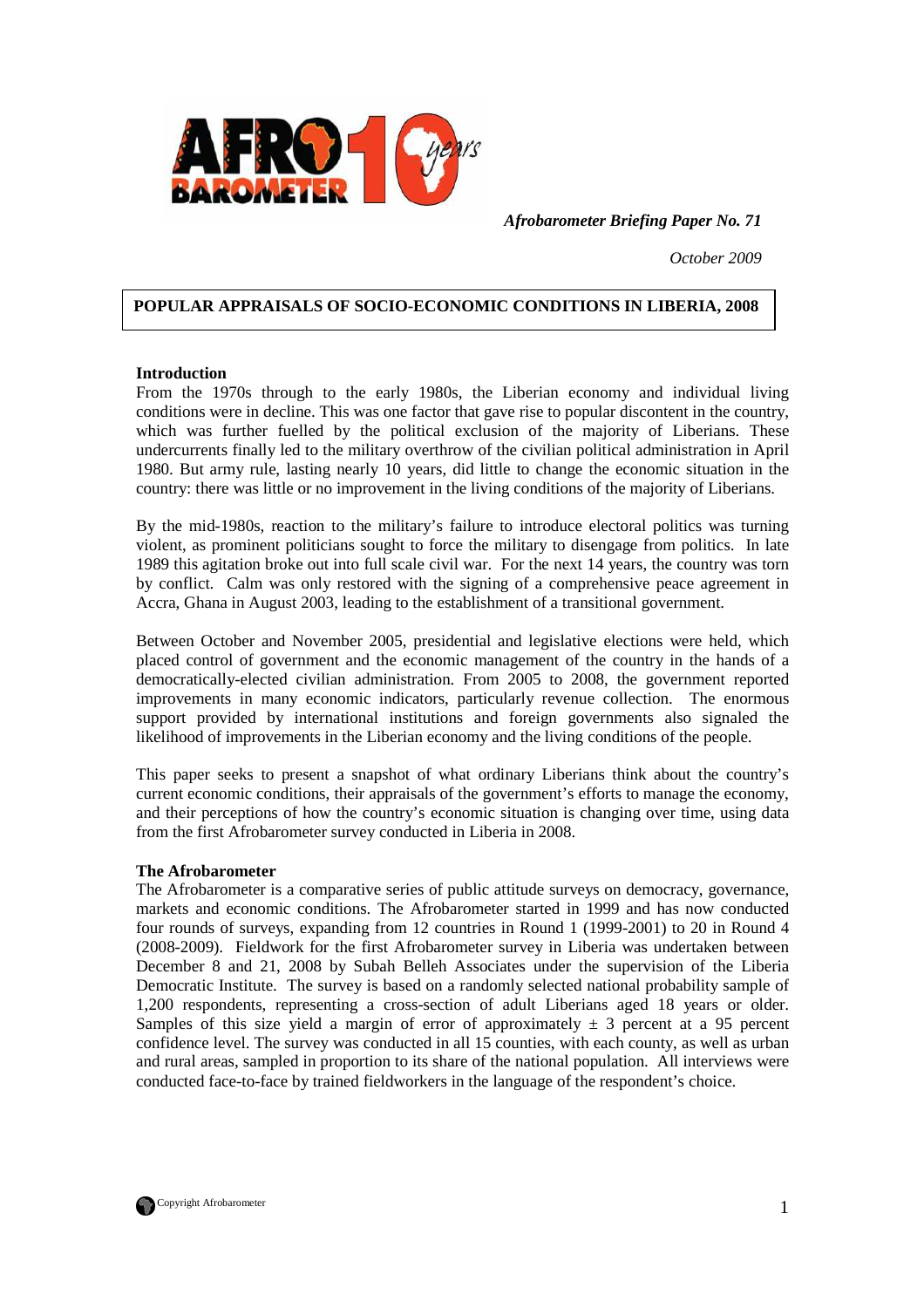# **Key Findings**

The key findings of the 2008 Liberia survey with respect to the country's economic conditions include the following:

- A majority of Liberians rate the country's present economic condition, as well as their own personal living conditions, as fairly or very bad.
- On average, Liberians rate their own living conditions as worse than those of others.
- Majorities think that economic conditions are the same or worse now compared to one year ago.
- Nearly two-thirds of Liberians nonetheless anticipate that both the economic condition of the country and their own personal living conditions will improve in the next year.
- Nearly half of Liberians go without enough food to eat occasionally or often. However, the efforts of NGOs and others have perhaps helped to keep the levels of hardship experienced by the average Liberian in check.
- Liberians prioritize management of the economy, education, and health as the most important problems facing the country.
- The most important national priority of Liberians is to improve the economic conditions of the poor.
- A solid majority of Liberians is of the opinion that the current government is handling management of the economy badly.
- A majority thinks that the government's economic policies have hurt most people and only benefitted a few.
- On average, Liberians are nonetheless willing to accept some hardships now in order for the economy to get better in the future.

## **General Economic and Personal Living Conditions**

In general, Liberians describe the country's present economic conditions and their own personal living conditions in unfavourable terms. A majority (57 percent) reports that the country's present economic condition is fairly or very bad, while half of Liberians (50 percent) also assessed their present living conditions negatively. These figures are much higher than the third (34 and 37 percent respectively) who rate the country's current economic conditions as well as their own present living conditions positively (Figure 1).<sup>1</sup>

Furthermore, a sizeable minority of Liberians does not think that there has been appreciable improvement in the general economic conditions of the country (Figure 2). Four in every 10 Liberians (40 percent) say the country's economic condition has worsened compared to one year ago, while just a third (34 percent) perceive improvements.

At the personal level things look only slightly better. A plurality (41 percent) report that their own living conditions have improved in the past year, compared to 30 percent reporting decline. A similar number (40 percent) also believe that they are better off compared to other Liberians, compared to about a third (32 percent) who think they are worse-off than others (Figure 3).

<sup>-</sup> $<sup>1</sup>$  Small apparent differences with the numbers shown in Figure 1 are due to rounding.</sup>

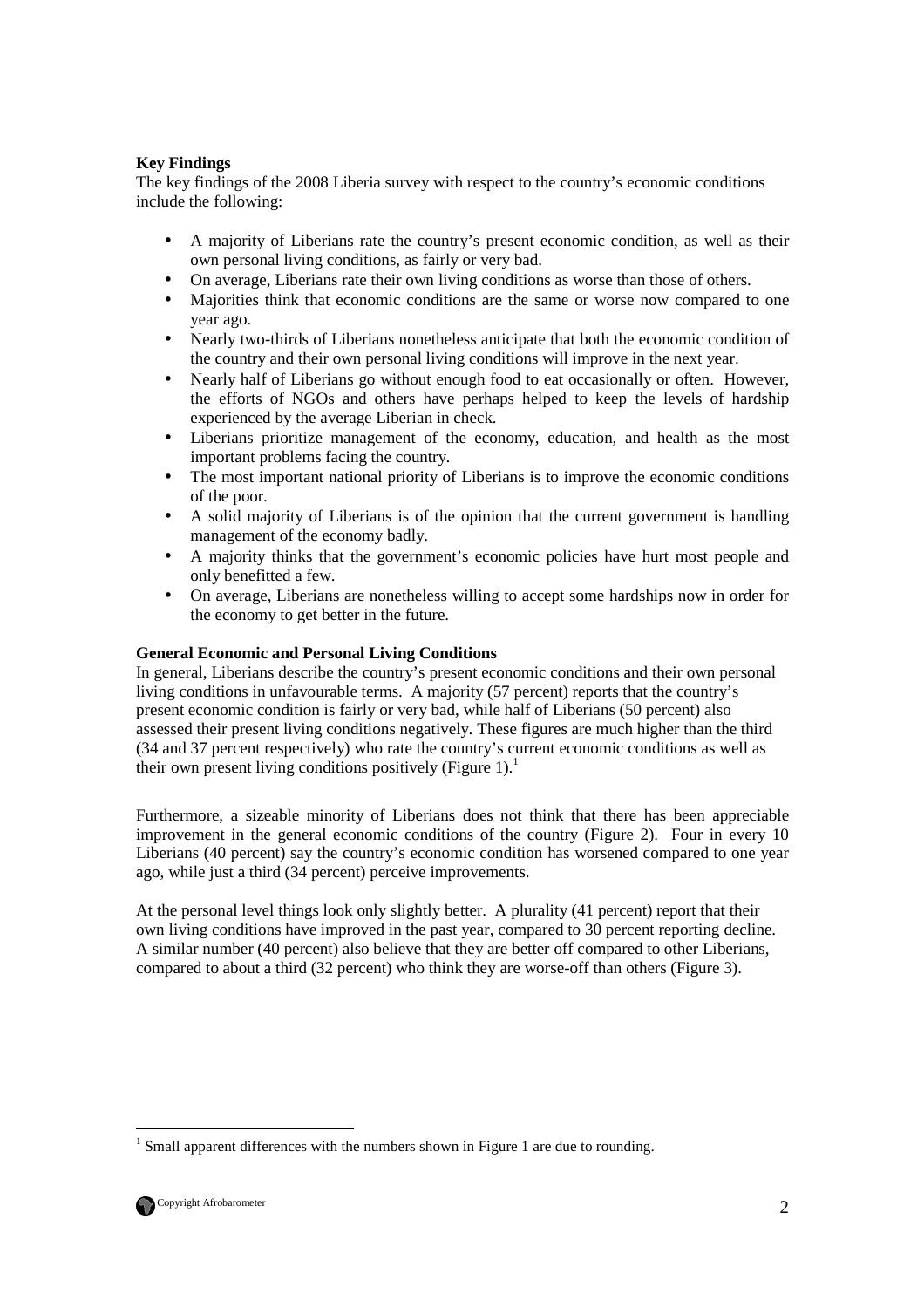

*Figure 1: Public Assessment of economic conditions (percent, 2008)* 

*Question: Let's discuss economic conditions. In general, how would you describe (a) The present economic condition of this country; and (b) Your own present living conditions?* 



*Figure 2: Economic Conditions Compared to One Year Ago (percent, 2008)* 

*Question: Looking back, how do you rate the following compared to twelve months ago: (a) Economic conditions in this country; and (b) Your living conditions?*





*Question: In general, how do you rate your living conditions compared to those of other Liberians?* 

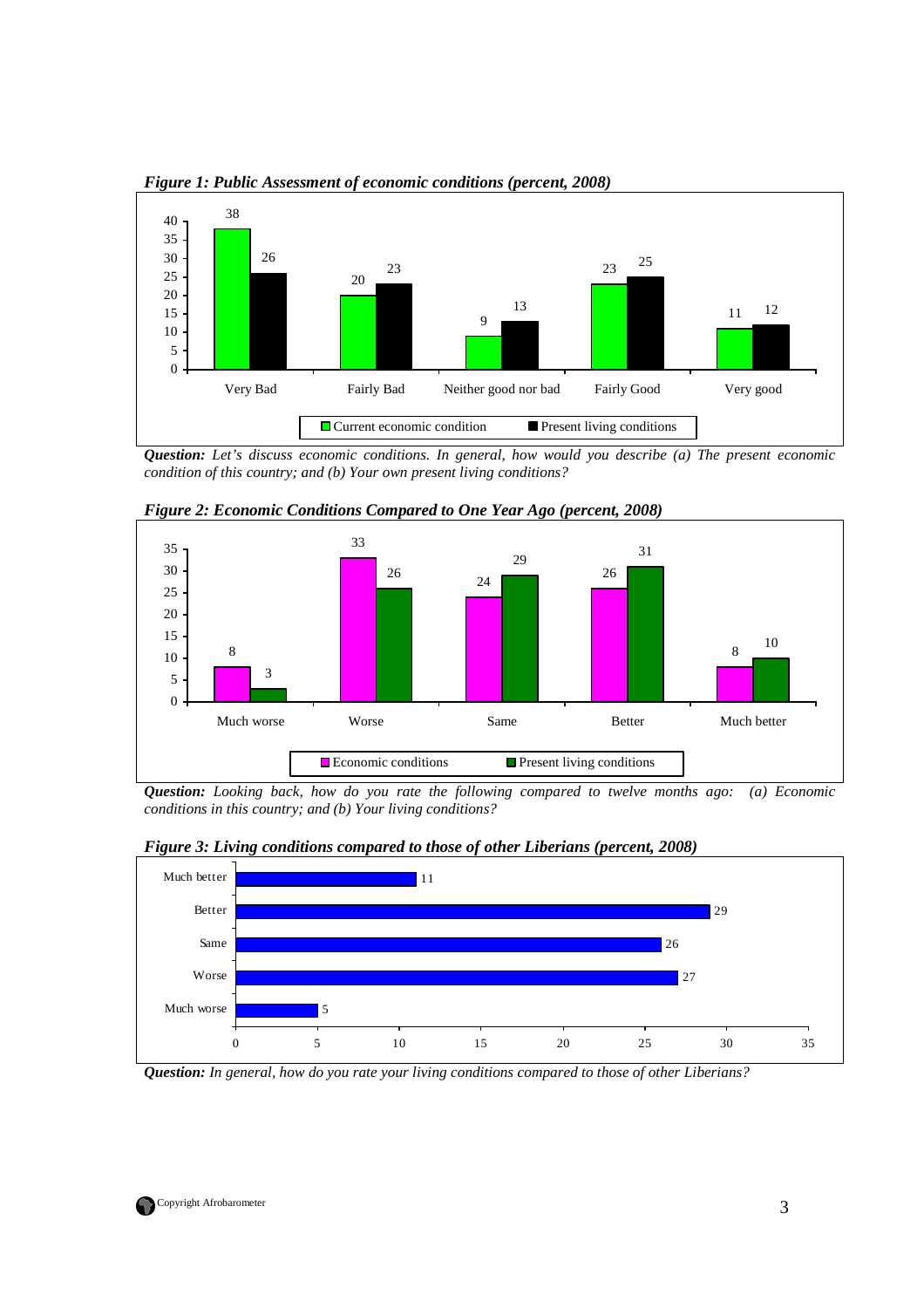#### **The Experience of Poverty**

Coming out of war, Liberia, one of the poorest countries in the world, has had to contend with myriad socio-economic challenges, including poverty, food insecurity, high unemployment, inadequate medical facilities, and the lack of educational opportunities. Under these circumstances, Liberians crave the bare necessities of life. It is therefore encouraging that considerable numbers of Liberians say they experienced shortages of these necessities relatively infrequently or not at all. Fully 8 out of 10 (78 percent) experienced shortages of cooking fuel either "never" or "only once or twice" during the past year, although shortages were more common with respect to potable water (65 percent never/once or twice), food and medical care/medicine (54 percent each) and cash income (53 percent) (Figure 4). This may in part reflect the considerable assistance provided during and especially after the war by both local and international non-governmental organizations (NGOs) and donor institutions. Together with the international peacekeepers, these organizations have constructed a considerable number of water wells that are still in use throughout the country, as well as supplying food and providing medical care. These contributions are likely reflected in the fact that majorities do not report experiencing regular shortages of these necessities. Nonetheless, more than one-third of Liberians have experienced regular shortages of food, potable water, health care and cash, so despite external assistance and their own efforts, many Liberians still experience serious hardship on a regular basis.



*Figure 4: Shortages of basic necessities (percent, 2008)* 

*Question: Over the past year, how often, if ever, have you or anyone in your family gone without (a) Enough food to eat? (b) Enough clean water for home use? (c) Medicines or medical treatment? (d) Enough fuel to cook your food? And (e) A cash income?* 

#### **Government Performance at Economic Management**

To ordinary Liberians, the government's performance at economic management is highly disappointing. Seven in every ten Liberians believe the government has performed "very" or "fairly badly" in improving living conditions for the poor (70 percent), and the figures are even worse with respect to creating jobs (75 percent), ensuring enough for everyone to eat (76 percent), keeping prices low (79 percent), and narrowing income gaps (80 per cent) (Table 1). The government gets better ratings for its general management of the economy, but even so, a solid majority of 57 percent believes it is doing a poor job of handling this critical task. These negative assessments also appear to be broadly reflected in the fact that three quarters (74 percent) believe that the government's economic policies have hurt most people, compared to just 25 percent who believe they have helped more people than they have hurt.

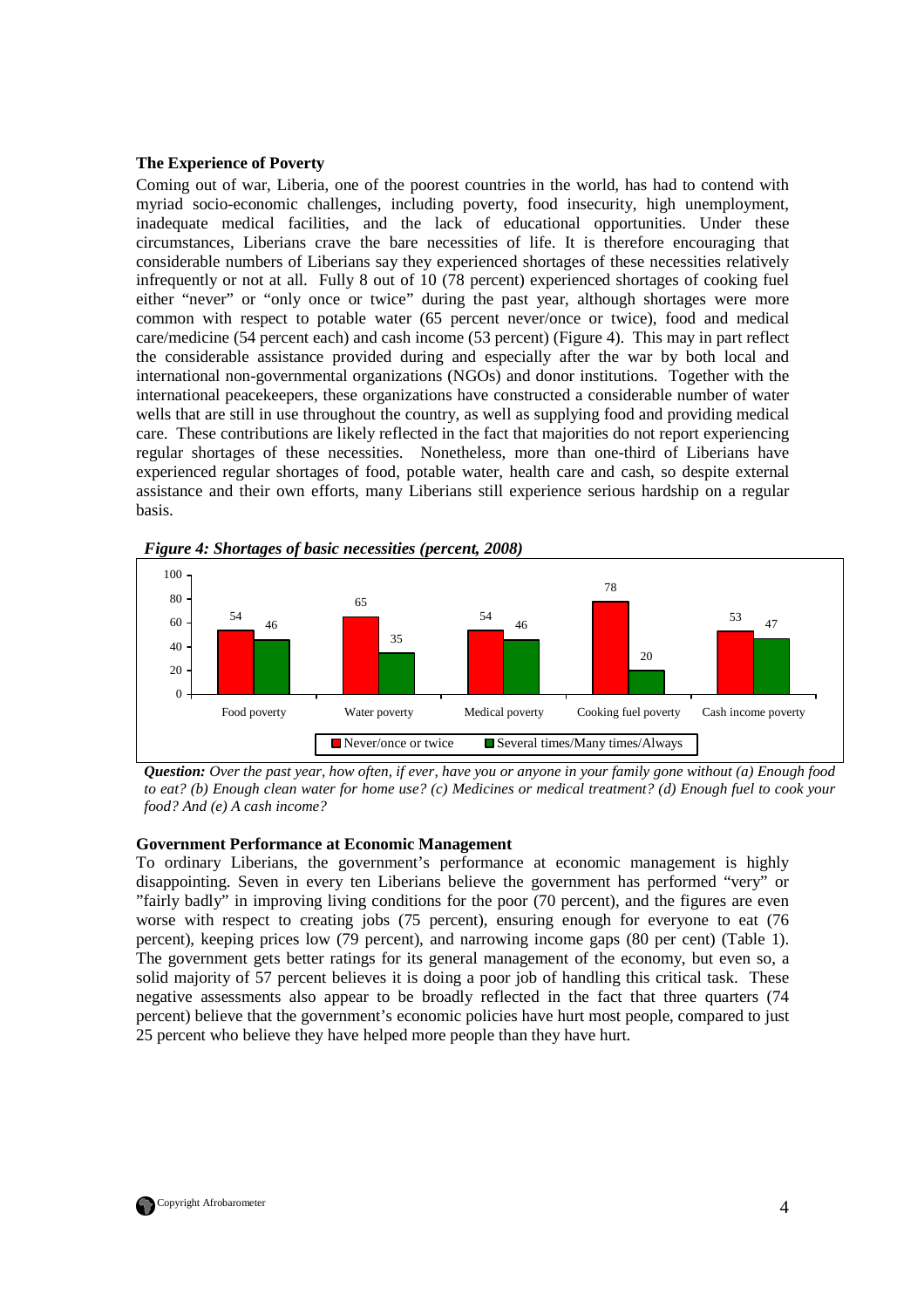|                  | $\sim$ $\sim$<br><b>Managing</b><br>economy | <b>Improving</b><br>living<br>conditions of<br>the poor | <b>Creating</b><br>jobs | <b>Keeping</b><br>prices low | <b>Narrowing</b> | <b>Ensuring</b><br>income gaps enough to eat |
|------------------|---------------------------------------------|---------------------------------------------------------|-------------------------|------------------------------|------------------|----------------------------------------------|
| Very Badly       | 36                                          | 47                                                      | 50                      | 57                           | 54               | 46                                           |
| Fairly Badly     | 21                                          | 23                                                      | 25                      | 22                           | 26               | 30                                           |
| Very/fairly      |                                             |                                                         | 75                      | 79                           | 80               | 76                                           |
| badly            | 57                                          | 70                                                      |                         |                              |                  |                                              |
| Fairly Well      | 30                                          | 25                                                      | 21                      | 17                           | 15               | 19                                           |
| Very Well        | 10                                          | $\overline{4}$                                          | 3                       | 4                            | 3                | 4                                            |
| Very/fairly well | 41                                          | 29                                                      | 24                      | 21                           | 18               | 23                                           |

*Table 1: Assessment of government's performance (percent, 2008)* 

*Question: Now let's speak about the performance of the present government of this country. How well or badly would you say the current government is handling the following matters, or haven't you heard enough to say? (a) Managing economy, (b) Improving living conditions, (c) Creating jobs (d) Keeping prices low, (e) Narrowing income gaps, and (f) Ensuring enough to eat.*

These poor assessments of government performance in economic management found expression in Liberians' response to the question "*If you had to choose, which one of the following things:*  (a) is most important; and (b) which would be the next most important? Over half of Liberians (52 percent) think improving the economic conditions of the poor ought to be the most important national priority, and another 35 percent rank it as the second most important goal. The public's second priority, though, is freedom: 29 percent ranked it the top priority, and another 41 percent placed it second, an opinion which Liberians may have formed largely as a result of the worthless destruction of so many lives during the war (Table 2).

| Table 2: National priority (percent, 2008) |
|--------------------------------------------|
|--------------------------------------------|

|                                                |                       | <b>Second most</b> |
|------------------------------------------------|-----------------------|--------------------|
|                                                | <b>Most important</b> | important national |
|                                                | national priority     | priority           |
| Improving economic conditions for the poor     |                       |                    |
| Protecting people's right to live freely       | 29                    |                    |
| Maintaining order in the nation                |                       |                    |
| Giving people more say in government decisions |                       |                    |

*Question: If you had to choose, which one of the following things: (a) Is most important? (b) And which would be the next most important?* 

# **Liberia's Most Important Problems**

In general, Liberians identify issues with direct impact on their well-being as their predominant concerns. We asked, *"In your opinion, what are the most important problems facing this country that government should address,"* and respondents could give up to three responses. Of a total of 3583 responses to the question, education ranked top with 13 percent, followed by unemployment and development of infrastructure/roads (11 percent each). Health and food shortages/famine were close behind with 10 percent each, and economic management followed with (9 percent) (Figure 5). But poverty and the economy, rather than social issues, clearly dominated first responses to this question, with economic management identified by 26 percent as a first response, followed by unemployment (24 percent), food shortage (10 percent) and wages and incomes (9 percent) (not shown). The popular focus on unemployment is not surprising. Though the 2008 Liberia Census is yet to report on the level of unemployment, the physical and social effects of a society with high unemployment, particularly among the youth, are evident throughout the country.

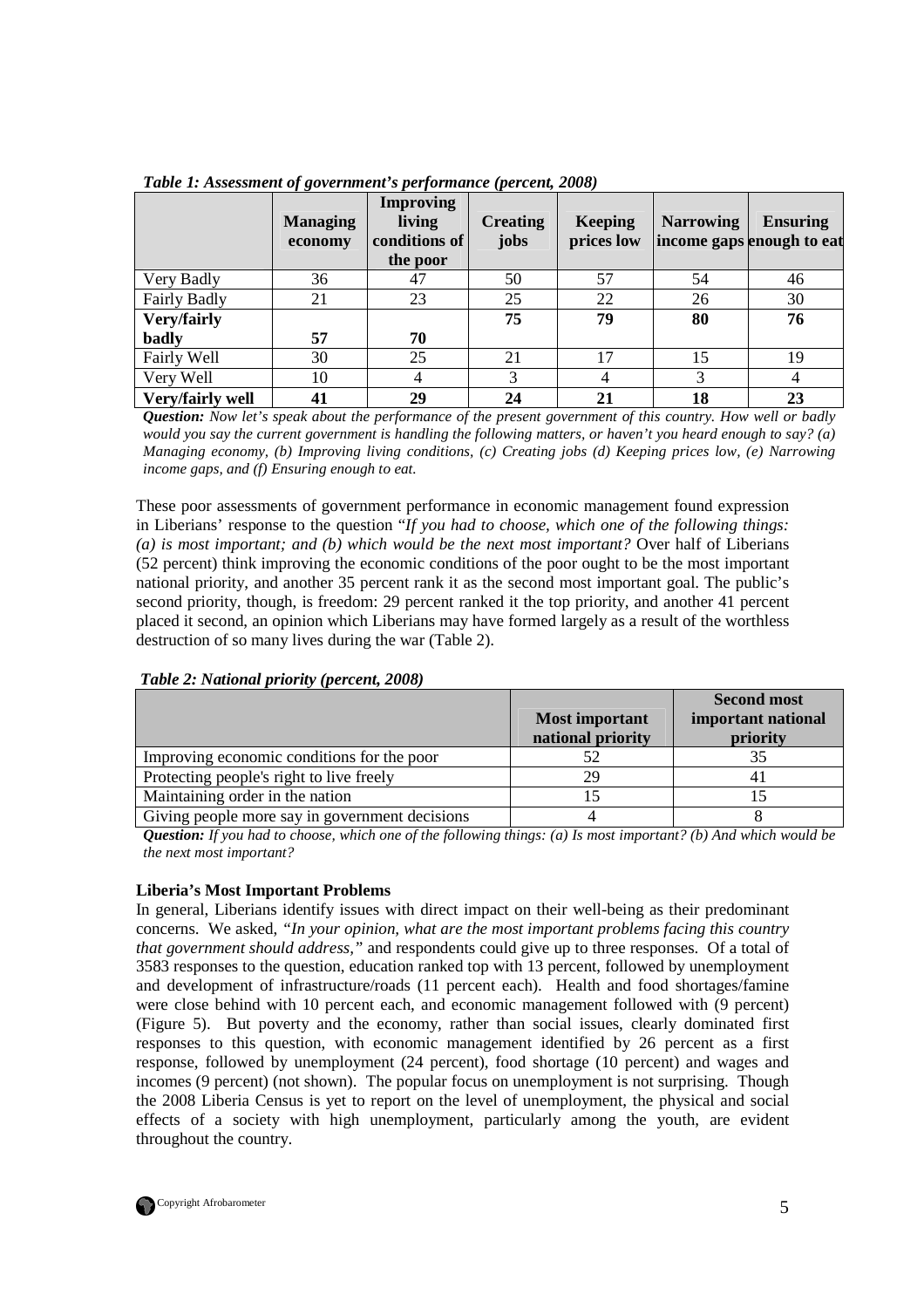

*Figure 5: Most important problems (percent, 2008)* 

# **Optimism About the Future**

The Minister of Planning and Economic Affairs of Liberia recently accepted that the government poverty reduction strategy has failed. He also acknowledged that the country lacks the necessary supporting environment to ensure the attainment of the millennium development goal of reducing chronic poverty by half by 2015. Despite the difficult and challenging economic situation, a sizeable majority of Liberians (69 percent) nonetheless agrees that for the economy to get better in the future, it is necessary for citizens to accept some hardships now. Less than a third (29 percent) think the costs of reforming the economy are too high and that the government should abandon its current economic policies.

This willingness to endure present hardships in the hopes of a better future is consistent with the finding that a majority of Liberians express optimism about improved future economic and living conditions. Nearly two thirds (64 percent) of Liberians expect the country's general economic conditions to be better in 12 months time, while only 18 percent expect the situation to worsen. Similarly, 67 percent anticipate better personal living conditions in the coming year (Table 3).

|               | <b>General economic conditions</b> | living conditions |
|---------------|------------------------------------|-------------------|
| Much worse    |                                    |                   |
| Worse         | 14                                 |                   |
| <b>Worse</b>  | 28                                 | 15                |
| <b>Better</b> | 46                                 | 43                |
| Much better   | 18                                 | 24                |
| <b>Better</b> | 64                                 | 67                |
| Same          |                                    |                   |
| Don't know    |                                    |                   |

*Table 3: Economic expectations in 12 months time (percent, 2008)* 

*Questions: Looking ahead, do you expect the following to be better or worse? (a) Economic conditions in this country in twelve months time? (b) Your living conditions in twelve months time?*